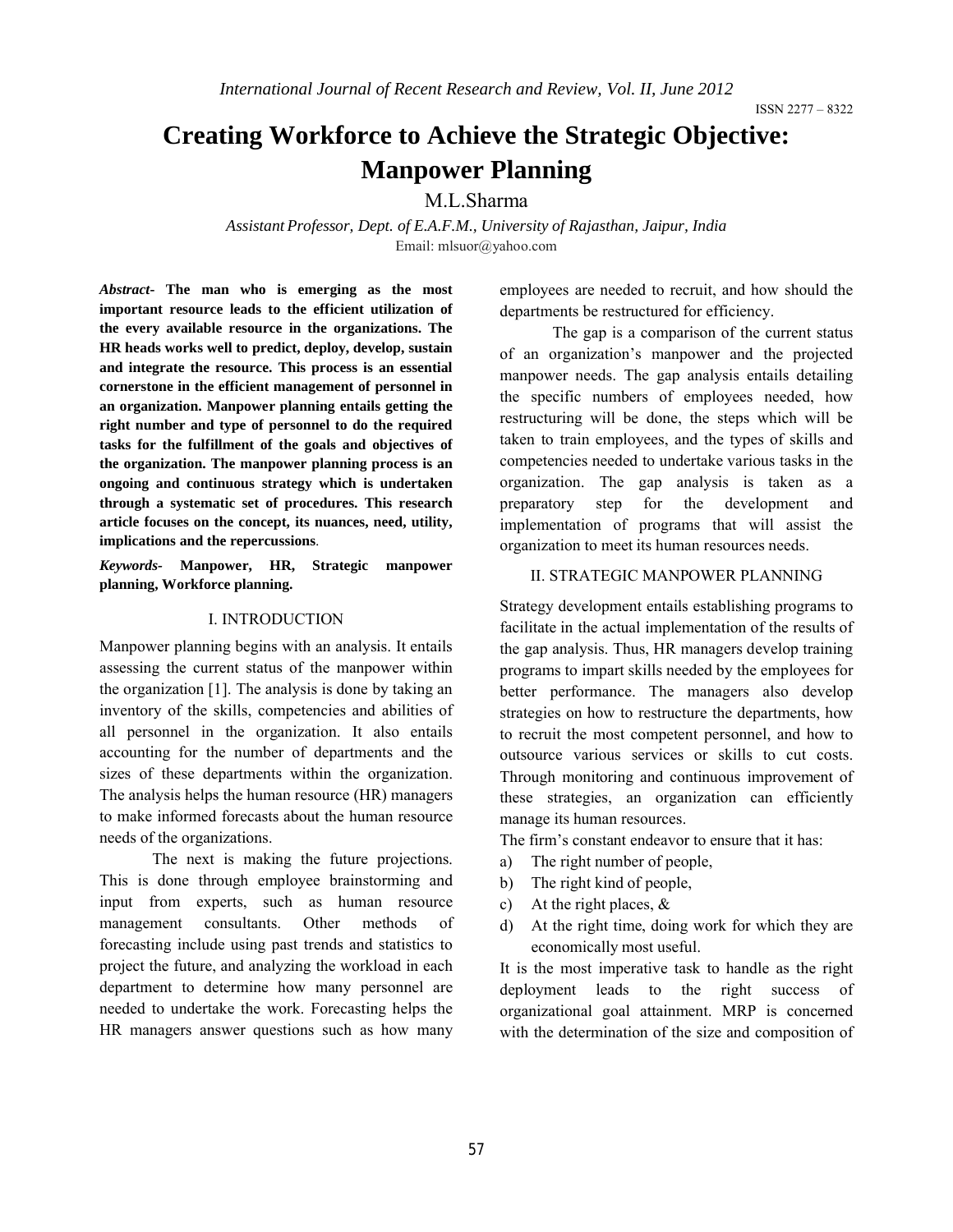personnel needed by the organization over a specific future period. It includes the formulation of relevant policies, programs and strategies for meeting such requirements in an efficient manner.

The basic objective lies in the determination of the quality and quantity of personnel needed and to determine the cost or prepare budget for the continuous and smooth function of the organization. Every organization seeks for different kinds of personnel like skilled, unskilled, technical, nontechnical, administrative, clerical and professionals at various levels of the organization. Qualification and experience of each employee must be pre-determined. Selection of right work force will provide maximum utility and satisfaction to the organization. It also helps from surplus and shortage of staff.

Let us mull over the requirements of a sound MRP in order to facilitate our exchange well. It is a two way process as manpower planning not only analyses the current human resources but also makes manpower forecasts and thereby draw employment programmes.

It can be supported in points as :

- a) Shortages and surpluses can be identified so that quick action can be taken wherever required.
- b) All the recruitment and selection programmes are based on manpower planning.
- c) It also helps to reduce the labor cost as excess staff can be identified and thereby overstaffing can be avoided.
- d) It also helps to identify the available talents in a concern and accordingly training programmes can be chalked out to develop those talents.
- e) It helps in growth and diversification of business. Through manpower planning, human resources can be readily available and they can be utilized in best manner.
	- f) It helps the organization to realize the importance of manpower management which ultimately helps in the stability of a concern.

In pursuit of the excellence the strategies are well understood to craft the MRP planning they can be differentiated as in below Table I.

#### **Table I**

Comparison between Short term planning, intermediate planning and Long term planning

| planning<br>planning<br>planning<br>Intermediate-term<br>Short-term<br>Long-term<br>manpower<br>manpower<br>manpower<br>planning involves<br>planning refers<br>planning is<br>more<br>a<br>to staffing<br>becoming one<br>uncertainty<br>at<br>needs in the<br>of the most<br>every phase of<br>near future. It<br>important<br>manpower<br>mainly involves<br>tasks faced<br>planning.<br>The<br>by companies<br>keen<br>a<br>main question that<br>that want to<br>awareness of<br>must be asked is,<br>demand and<br>survive.<br>"What will<br>we<br>need?" The task<br>supply, that is,<br>Succession<br>becomes less<br>an awareness of<br>planning is a<br>about evaluating<br>what positions<br>large part of<br>what is available<br>need to be filled<br>this type of<br>now and more<br>and who in the<br>manpower<br>about forecasting.<br>planning. It<br>workforce is<br>Often, a lot of<br>involves<br>available to fill<br>these questions are<br>judging what<br>those positions.<br>answered based<br>kinds of skills<br>Usually, it is<br>upon the judgment<br>much easier to<br>and discretion of<br>managers will<br>midlevel<br>need in<br>establish<br>the<br>management.<br>objective at this<br>future and<br>Establishing<br>figuring out<br>point<br>in<br>objectives in this<br>how<br>to<br>manpower<br>type of manpower<br>planning. These<br>provide | <b>Short term</b> | <b>Intermediate</b> | Long term  |
|-------------------------------------------------------------------------------------------------------------------------------------------------------------------------------------------------------------------------------------------------------------------------------------------------------------------------------------------------------------------------------------------------------------------------------------------------------------------------------------------------------------------------------------------------------------------------------------------------------------------------------------------------------------------------------------------------------------------------------------------------------------------------------------------------------------------------------------------------------------------------------------------------------------------------------------------------------------------------------------------------------------------------------------------------------------------------------------------------------------------------------------------------------------------------------------------------------------------------------------------------------------------------------------------------------------------------------------------------------------------------------------|-------------------|---------------------|------------|
|                                                                                                                                                                                                                                                                                                                                                                                                                                                                                                                                                                                                                                                                                                                                                                                                                                                                                                                                                                                                                                                                                                                                                                                                                                                                                                                                                                                     |                   |                     |            |
|                                                                                                                                                                                                                                                                                                                                                                                                                                                                                                                                                                                                                                                                                                                                                                                                                                                                                                                                                                                                                                                                                                                                                                                                                                                                                                                                                                                     |                   |                     |            |
|                                                                                                                                                                                                                                                                                                                                                                                                                                                                                                                                                                                                                                                                                                                                                                                                                                                                                                                                                                                                                                                                                                                                                                                                                                                                                                                                                                                     |                   |                     |            |
|                                                                                                                                                                                                                                                                                                                                                                                                                                                                                                                                                                                                                                                                                                                                                                                                                                                                                                                                                                                                                                                                                                                                                                                                                                                                                                                                                                                     |                   |                     |            |
|                                                                                                                                                                                                                                                                                                                                                                                                                                                                                                                                                                                                                                                                                                                                                                                                                                                                                                                                                                                                                                                                                                                                                                                                                                                                                                                                                                                     |                   |                     |            |
|                                                                                                                                                                                                                                                                                                                                                                                                                                                                                                                                                                                                                                                                                                                                                                                                                                                                                                                                                                                                                                                                                                                                                                                                                                                                                                                                                                                     |                   |                     |            |
|                                                                                                                                                                                                                                                                                                                                                                                                                                                                                                                                                                                                                                                                                                                                                                                                                                                                                                                                                                                                                                                                                                                                                                                                                                                                                                                                                                                     |                   |                     |            |
|                                                                                                                                                                                                                                                                                                                                                                                                                                                                                                                                                                                                                                                                                                                                                                                                                                                                                                                                                                                                                                                                                                                                                                                                                                                                                                                                                                                     |                   |                     |            |
|                                                                                                                                                                                                                                                                                                                                                                                                                                                                                                                                                                                                                                                                                                                                                                                                                                                                                                                                                                                                                                                                                                                                                                                                                                                                                                                                                                                     |                   |                     |            |
|                                                                                                                                                                                                                                                                                                                                                                                                                                                                                                                                                                                                                                                                                                                                                                                                                                                                                                                                                                                                                                                                                                                                                                                                                                                                                                                                                                                     |                   |                     |            |
|                                                                                                                                                                                                                                                                                                                                                                                                                                                                                                                                                                                                                                                                                                                                                                                                                                                                                                                                                                                                                                                                                                                                                                                                                                                                                                                                                                                     |                   |                     |            |
|                                                                                                                                                                                                                                                                                                                                                                                                                                                                                                                                                                                                                                                                                                                                                                                                                                                                                                                                                                                                                                                                                                                                                                                                                                                                                                                                                                                     |                   |                     |            |
|                                                                                                                                                                                                                                                                                                                                                                                                                                                                                                                                                                                                                                                                                                                                                                                                                                                                                                                                                                                                                                                                                                                                                                                                                                                                                                                                                                                     |                   |                     |            |
|                                                                                                                                                                                                                                                                                                                                                                                                                                                                                                                                                                                                                                                                                                                                                                                                                                                                                                                                                                                                                                                                                                                                                                                                                                                                                                                                                                                     |                   |                     |            |
|                                                                                                                                                                                                                                                                                                                                                                                                                                                                                                                                                                                                                                                                                                                                                                                                                                                                                                                                                                                                                                                                                                                                                                                                                                                                                                                                                                                     |                   |                     |            |
|                                                                                                                                                                                                                                                                                                                                                                                                                                                                                                                                                                                                                                                                                                                                                                                                                                                                                                                                                                                                                                                                                                                                                                                                                                                                                                                                                                                     |                   |                     |            |
|                                                                                                                                                                                                                                                                                                                                                                                                                                                                                                                                                                                                                                                                                                                                                                                                                                                                                                                                                                                                                                                                                                                                                                                                                                                                                                                                                                                     |                   |                     |            |
|                                                                                                                                                                                                                                                                                                                                                                                                                                                                                                                                                                                                                                                                                                                                                                                                                                                                                                                                                                                                                                                                                                                                                                                                                                                                                                                                                                                     |                   |                     |            |
|                                                                                                                                                                                                                                                                                                                                                                                                                                                                                                                                                                                                                                                                                                                                                                                                                                                                                                                                                                                                                                                                                                                                                                                                                                                                                                                                                                                     |                   |                     |            |
|                                                                                                                                                                                                                                                                                                                                                                                                                                                                                                                                                                                                                                                                                                                                                                                                                                                                                                                                                                                                                                                                                                                                                                                                                                                                                                                                                                                     |                   |                     |            |
|                                                                                                                                                                                                                                                                                                                                                                                                                                                                                                                                                                                                                                                                                                                                                                                                                                                                                                                                                                                                                                                                                                                                                                                                                                                                                                                                                                                     |                   |                     |            |
|                                                                                                                                                                                                                                                                                                                                                                                                                                                                                                                                                                                                                                                                                                                                                                                                                                                                                                                                                                                                                                                                                                                                                                                                                                                                                                                                                                                     |                   |                     |            |
|                                                                                                                                                                                                                                                                                                                                                                                                                                                                                                                                                                                                                                                                                                                                                                                                                                                                                                                                                                                                                                                                                                                                                                                                                                                                                                                                                                                     |                   |                     |            |
|                                                                                                                                                                                                                                                                                                                                                                                                                                                                                                                                                                                                                                                                                                                                                                                                                                                                                                                                                                                                                                                                                                                                                                                                                                                                                                                                                                                     |                   |                     |            |
|                                                                                                                                                                                                                                                                                                                                                                                                                                                                                                                                                                                                                                                                                                                                                                                                                                                                                                                                                                                                                                                                                                                                                                                                                                                                                                                                                                                     |                   |                     |            |
|                                                                                                                                                                                                                                                                                                                                                                                                                                                                                                                                                                                                                                                                                                                                                                                                                                                                                                                                                                                                                                                                                                                                                                                                                                                                                                                                                                                     |                   |                     |            |
|                                                                                                                                                                                                                                                                                                                                                                                                                                                                                                                                                                                                                                                                                                                                                                                                                                                                                                                                                                                                                                                                                                                                                                                                                                                                                                                                                                                     |                   |                     |            |
|                                                                                                                                                                                                                                                                                                                                                                                                                                                                                                                                                                                                                                                                                                                                                                                                                                                                                                                                                                                                                                                                                                                                                                                                                                                                                                                                                                                     | objectives        | planning usually    | people the |
| involves trying to<br>usually involve<br>chance<br>to                                                                                                                                                                                                                                                                                                                                                                                                                                                                                                                                                                                                                                                                                                                                                                                                                                                                                                                                                                                                                                                                                                                                                                                                                                                                                                                               |                   |                     |            |
| adjust employees'<br>how to attract<br>build these<br>skills to match                                                                                                                                                                                                                                                                                                                                                                                                                                                                                                                                                                                                                                                                                                                                                                                                                                                                                                                                                                                                                                                                                                                                                                                                                                                                                                               |                   |                     |            |
| desirable<br>skills. Also,<br>those that will be                                                                                                                                                                                                                                                                                                                                                                                                                                                                                                                                                                                                                                                                                                                                                                                                                                                                                                                                                                                                                                                                                                                                                                                                                                                                                                                                    |                   |                     |            |
| employees and<br>competitive<br>needed in the                                                                                                                                                                                                                                                                                                                                                                                                                                                                                                                                                                                                                                                                                                                                                                                                                                                                                                                                                                                                                                                                                                                                                                                                                                                                                                                                       |                   |                     |            |
| immediate future.<br>how to get rid<br>strategy plays                                                                                                                                                                                                                                                                                                                                                                                                                                                                                                                                                                                                                                                                                                                                                                                                                                                                                                                                                                                                                                                                                                                                                                                                                                                                                                                               |                   |                     |            |
| undesirable<br>of<br>a big role in                                                                                                                                                                                                                                                                                                                                                                                                                                                                                                                                                                                                                                                                                                                                                                                                                                                                                                                                                                                                                                                                                                                                                                                                                                                                                                                                                  |                   |                     |            |
| Short-<br>long-term<br>ones.                                                                                                                                                                                                                                                                                                                                                                                                                                                                                                                                                                                                                                                                                                                                                                                                                                                                                                                                                                                                                                                                                                                                                                                                                                                                                                                                                        |                   |                     |            |
| manpower<br>term manpower                                                                                                                                                                                                                                                                                                                                                                                                                                                                                                                                                                                                                                                                                                                                                                                                                                                                                                                                                                                                                                                                                                                                                                                                                                                                                                                                                           |                   |                     |            |
| planning; will<br>planning                                                                                                                                                                                                                                                                                                                                                                                                                                                                                                                                                                                                                                                                                                                                                                                                                                                                                                                                                                                                                                                                                                                                                                                                                                                                                                                                                          |                   |                     |            |
| programs<br>the company                                                                                                                                                                                                                                                                                                                                                                                                                                                                                                                                                                                                                                                                                                                                                                                                                                                                                                                                                                                                                                                                                                                                                                                                                                                                                                                                                             |                   |                     |            |
| include<br>want to focus                                                                                                                                                                                                                                                                                                                                                                                                                                                                                                                                                                                                                                                                                                                                                                                                                                                                                                                                                                                                                                                                                                                                                                                                                                                                                                                                                            |                   |                     |            |
| recruiting<br>on                                                                                                                                                                                                                                                                                                                                                                                                                                                                                                                                                                                                                                                                                                                                                                                                                                                                                                                                                                                                                                                                                                                                                                                                                                                                                                                                                                    |                   |                     |            |
| maintaining<br>programs,                                                                                                                                                                                                                                                                                                                                                                                                                                                                                                                                                                                                                                                                                                                                                                                                                                                                                                                                                                                                                                                                                                                                                                                                                                                                                                                                                            |                   |                     |            |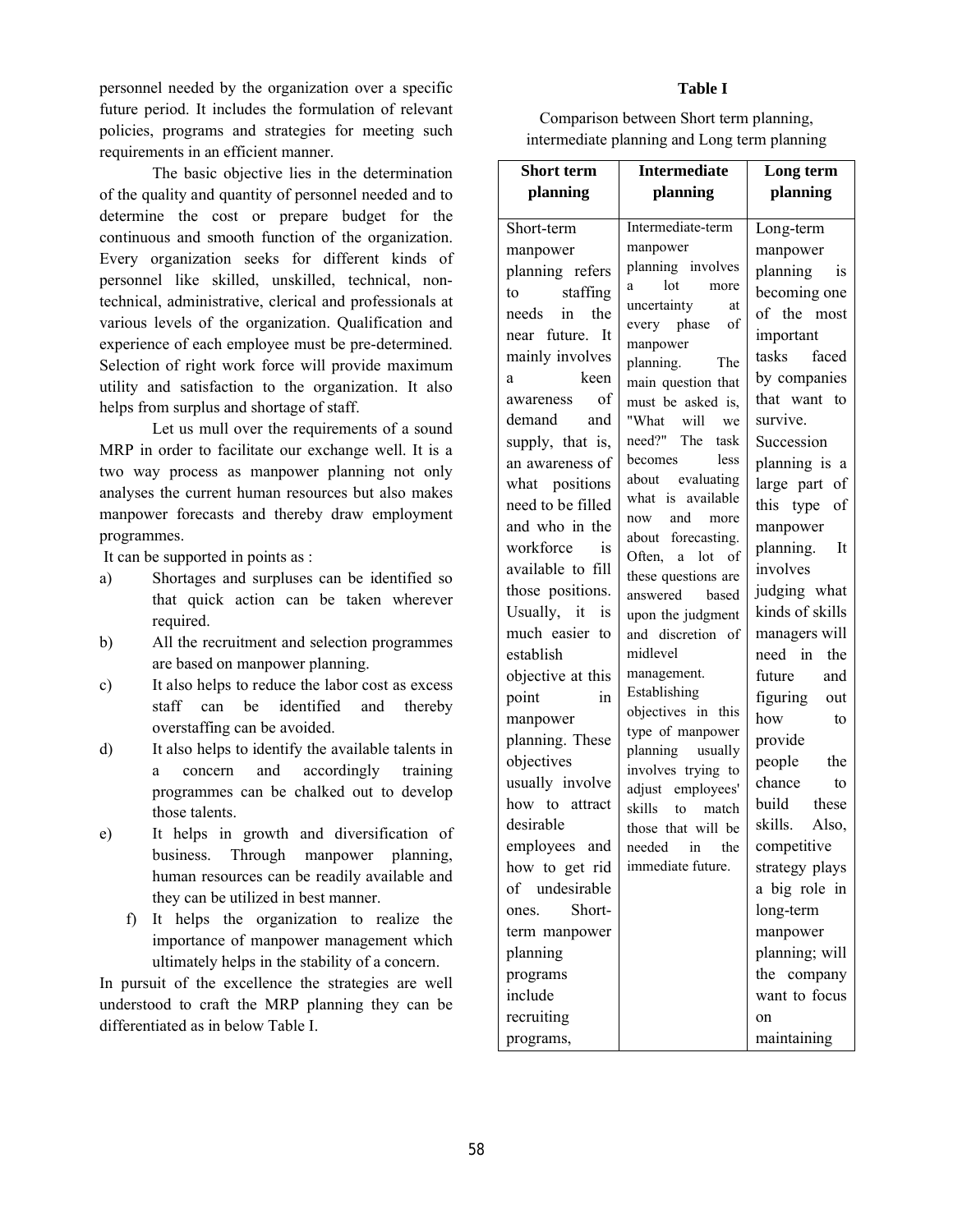| selection        | innovation or                                                                                                                                                                                                                          |
|------------------|----------------------------------------------------------------------------------------------------------------------------------------------------------------------------------------------------------------------------------------|
| programs and     | on cutting                                                                                                                                                                                                                             |
| performance      | costs? Career                                                                                                                                                                                                                          |
| appraisal        | development                                                                                                                                                                                                                            |
| systems.         | programs are                                                                                                                                                                                                                           |
| Assessing the    | often a part of                                                                                                                                                                                                                        |
| level of success | the third                                                                                                                                                                                                                              |
| at this point is | phase of this                                                                                                                                                                                                                          |
| usually very     | type<br>of                                                                                                                                                                                                                             |
| easy             | planning. The                                                                                                                                                                                                                          |
|                  | of<br>success                                                                                                                                                                                                                          |
|                  | long-term                                                                                                                                                                                                                              |
|                  | planning                                                                                                                                                                                                                               |
|                  | programs<br>is                                                                                                                                                                                                                         |
|                  | still difficult                                                                                                                                                                                                                        |
|                  | to assess, but                                                                                                                                                                                                                         |
|                  | time<br>as and the set of the set of the set of the set of the set of the set of the set of the set of the set of the set of the set of the set of the set of the set of the set of the set of the set of the set of the set of the se |
|                  | passes, more                                                                                                                                                                                                                           |
|                  | and<br>more                                                                                                                                                                                                                            |
|                  | information                                                                                                                                                                                                                            |
|                  | becomes                                                                                                                                                                                                                                |
|                  | available.                                                                                                                                                                                                                             |
|                  |                                                                                                                                                                                                                                        |

# III. EXECUTION

Manpower planning which is also known as Human Resourse Planning consists of putting right number of people, right kind of people at the right place, right time, doing the right things for which they are suited for the achievement of goals of the organization. Human Resource Planning has got an important place in the arena of industrialization. Human Resource Planning has to be a systems approach and is carried out in a set procedure. The procedure is as follows:

- a) Analyzing the existing manpower inventory,
- b) Making future manpower forecasts,
- c) Developing employment programmes,
- d) Design training programmes.

#### *In brief the steps are :*

The steps serve as the logical solutions to the problems. They tend to reduce the variance and results in the maintenance of the right people at the right jobs and at the right time. The process begins with the analysis where a meticulous research leads to the evaluation of the current position in case of manpower inventory. The next is about the projections based on the detailed study on the strategies of the organization.

The successful consummation of steps helps in the development of various programmes by which the objective of MRP is maintained.

#### *A) Analysing the existing manpower inventory*

Before a manager makes forecast of future manpower, the current manpower status has to be analyzed. For this the following things have to be noted:

- (i) Type of organization
- (ii) Number of departments
- (iii) Number and quantity of such departments
- (iv) Employees in these work units

Once these factors are registered by a manager, he goes for the future forecasting.

#### *B) Making future manpower forecasts*

Once the factors affecting the future manpower forecasts are known, planning can be done for the future manpower requirements in several work units. The Manpower forecasting techniques commonly employed by the organizations are as follows [2]:

- a) *Expert Forecasts:* This includes informal decisions, formal expert surveys and Delphi technique.
- b) *Trend Analysis:* Manpower needs can be projected through extrapolation (projecting past trends), indexation (using base year as basis), and statistical analysis (central tendency measure).
- c) *Work Load Analysis:* It is dependent upon the nature of work load in a department, in a branch or in a division.
- d) *Work Force Analysis:* Whenever production and time period has to be analyzed, due allowances have to be made for getting net manpower requirements.
- e) *Other methods:* Several Mathematical models, with the aid of computers are used to forecast manpower needs, like budget and planning analysis, regression, new venture analysis.

# *C) Developing employment programmes*

Once the current inventory is compared with future forecasts, the employment programmes can be framed and developed accordingly, which will include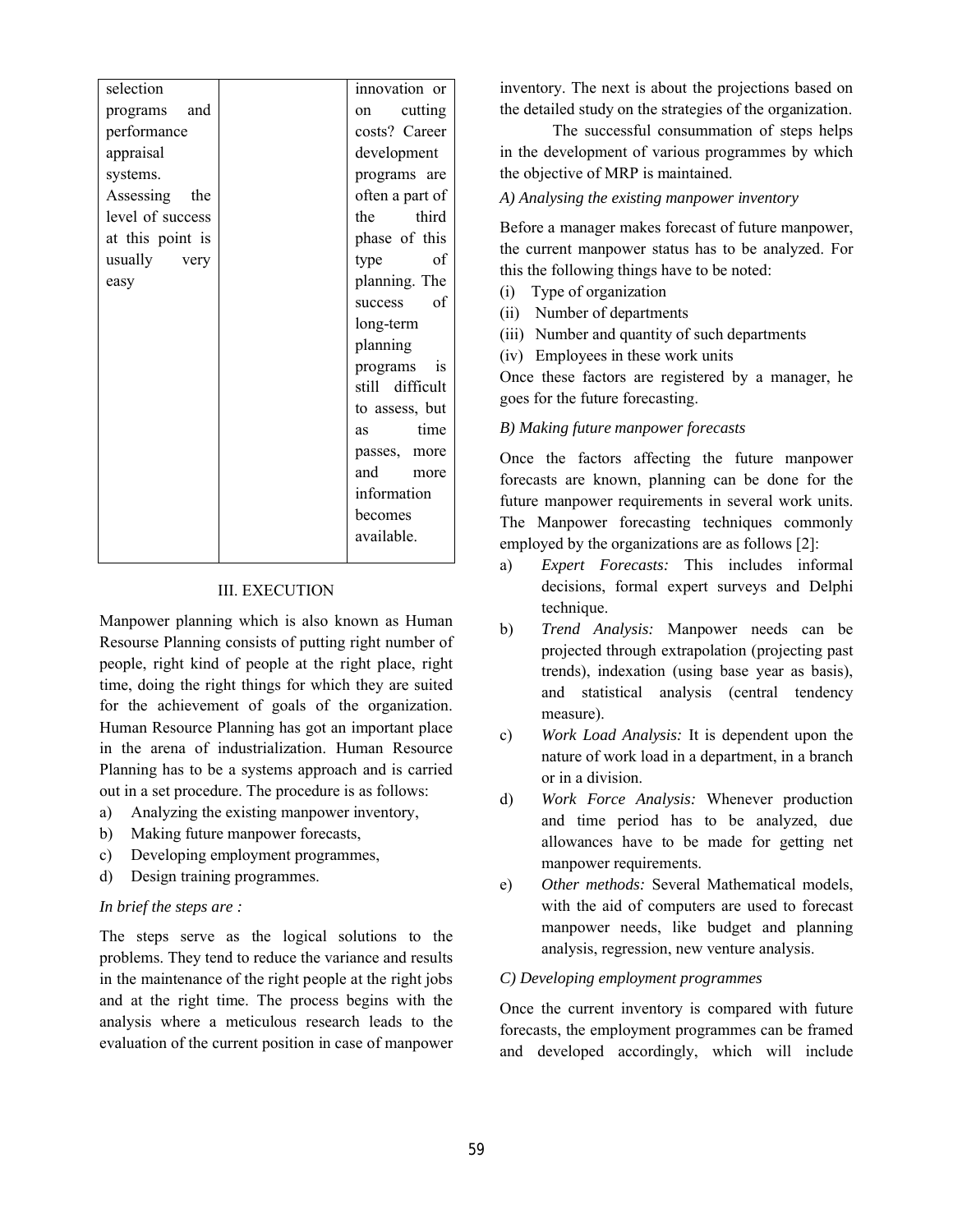recruitment, selection procedures and placement plans.

# *D) Design training programmes*

These will be based upon extent of diversification, expansion plans, development programmes, etc. Training programmes depend upon the extent of improvement in technology and advancement to take place. It is also done to improve upon the skills, capabilities, knowledge of the workers.

# IV. STRATEGIC MANPOWER PLANNING AND ORGANIZATIONAL DEVELOPMENT

## **Significance of strategic workforce plan** [3]

- What makes workforce plan very critical is the possible negative repercussions that excess and under recruitment can lead to. It is people who build the organization, consequently any mismatch in employee-related statistics, whether in terms of number, skill set or core competencies may upset the whole organization dynamics and its objectives.
- The employee head count has direct impact on cost but indirect impact is far more sensitive. Workforce planning has a direct link with employee development, multi-skilling and succession planning.
- An organization must forecast its business and expansion strategy correctly and also have its workforce planning in place. There are various management approaches in use for determining either shortage or surplus.
- Apart from forecasting, an organization's capability to sustain the current business and to grab the new business makes a big difference.
- For example, a pharmaceutical company should consider factors like current business needs, future plans, growth areas, addition/deletion of business, and change in technology, attrition trends and talent availability in the market to ensure that they recruit the right amount of workforce.

*Source: Oasis executive search and management consultancy*

It works as a strategic alliance which associates the competent workforce with the strategic objective of the organization. Further the utility can be enumerated as :

- a) It ensures optimum use of man (woman, too nowadays?) power and capitalizes on the strength of HR. The organization can have a reservoir of talent at any point of time. People skills are readily available to carry out the assigned tasks, if the information is collected and arranged beforehand.
- b) It forecasts future requirements (this is done by keeping track of the employee turnover) and provides control measures about availability of HR labor time. If, for example the organization wants to expand its scale of operations, it can go ahead easily. Advance planning ensures a continuous supply of people with requisite skills who can handle challenging jobs easily.
- c) It helps to determine recruitment/induction levels. Let me explain this with an example: you as a manager want to determine what kind of induction the organization will require at such an such date. If you have a ready HR plan, you will have fairly good idea what kind of people are being recruited and at what position. Thus you can successfully plan your induction level.
- d) It helps in the anticipation of redundancies /surpluses /obsolescence [4].
- e) It helps to determine training levels and works as a foundation for management development programmes.
- f) It helps to Know the cost of manpower if there is a new project is being taken up, example: in cases of expansions or a new factory, one would naturally requires more human resources, hence a budgetary allocation can be made in advance for this upcoming corporate strategic move.
- g) Planning facilitates preparation of an appropriate manpower budget for each department or division. This, in turn, helps in controlling manpower costs by avoiding shortages/excesses in manpower supply [5].
- h) It assist in productivity bargaining. For example, if a firm is going fully automated, it can negotiate for lesser workers as required for the same